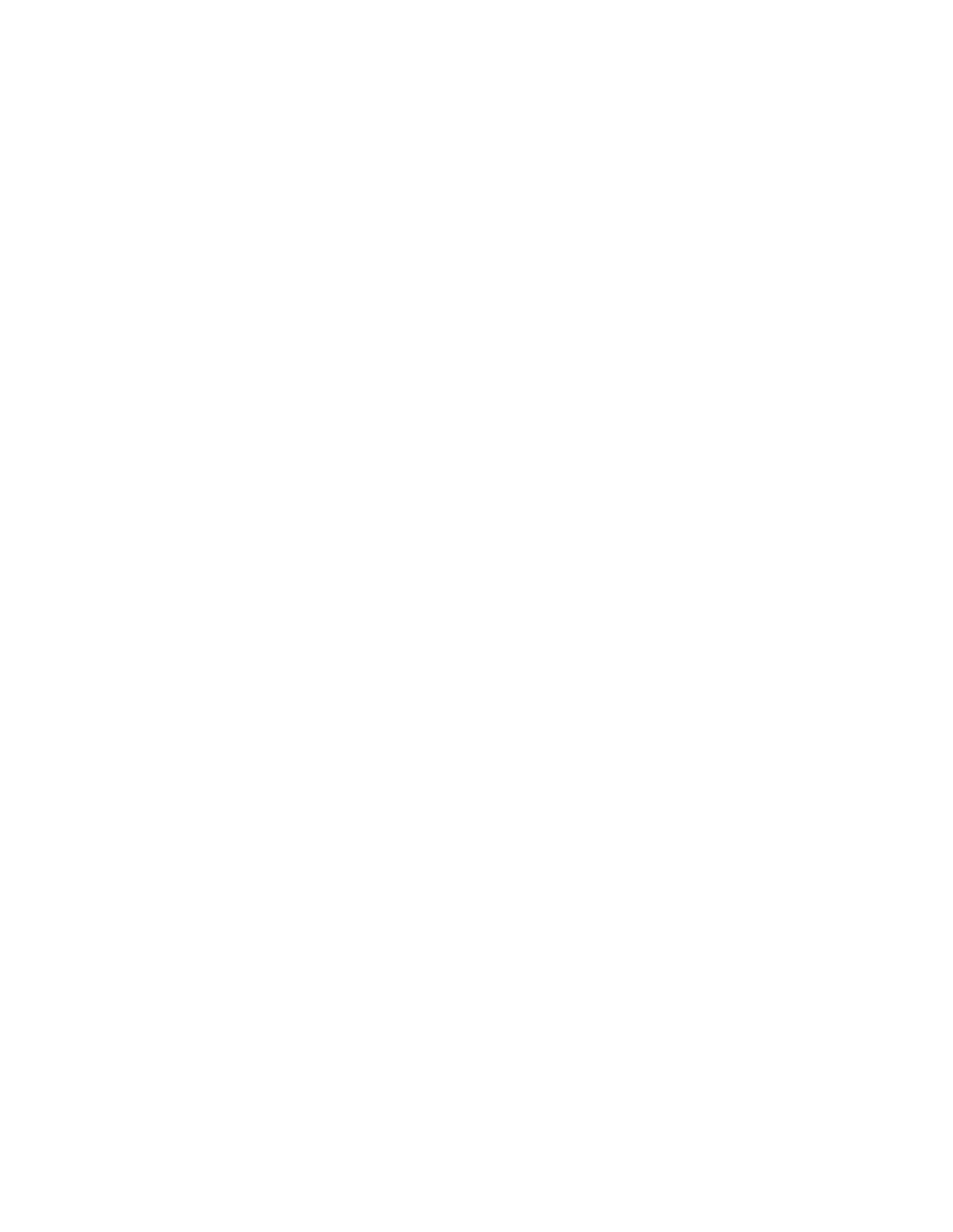## APPENDIX H

## RESOURCE MANAGEMENT AGENCY



Planning Division Kimberly L. Prillhart **Director** 

November 20,2018

Julie Tumamait-Stenslie, Chair Barbareño-Ventureño Mission Indians 365 North Poli Avenue Ojai, CA 93023

SUBJECT: Notification of Consultation Opportunity, Pursuant to Public Resources Code (PRC) S 21080.3.1 et seq. Modification to Conditional Use Permit (CUP) No. 3543, CA Carbon-Agnew Oil Production Facility Case No. PL13-0158 Carbon California Company 270 Quail Court, Suite B, Santa Paula, CA 93060 Assessor's Parcel Number (APN) O4O-O-220-165, -175, -185, -195, -205, - 245, -255, and -265

Dear Chair Tumamait-Stenslie,

The purpose of this letter is to notify you that: (1) on February 24,2014, the Resource Management Agency, Planning Division determined that the project application referenced above was complete for processing; (2) this completeness determination occurred prior to the enactment of AB52 requiring consultation with local tribal representatives; (3) the applicant has requested AB52 consultation to occur in order to comply with the spirit of AB52; and (4) within 30 days of receipt of this letter, you may submit a written request to the Planning Division for consultation regarding the proposed project's potential impacts to tribal cultural resources, pursuant to PRC \$ 21080.3.1 et seq.

The proposed project description is as follows:

The project applicant requests that a modificatíon of CUP No. 3543 be granted to authorize the continued operation and maintenance of the existing oil and gas exploration and production operations at the project site for an additional 25-year period. The requested permit modification would also authorize the following project changes:

**Proposed New Oil Wells.** Three new oil wells would be drilled on the existing two-acre Agnew Lease well pad. One new well is proposed to be drilled within five years of the effective date of the requested CUP modification approval. The other two wells are proposed to be drilled within 10 years of the effective date of the requested CUP

800 South Victoria Avenue, L# 1740, Ventura, CA 93009 (805) 654-2481 Fax (805) 654-2509<br>Printed on Recycled Paper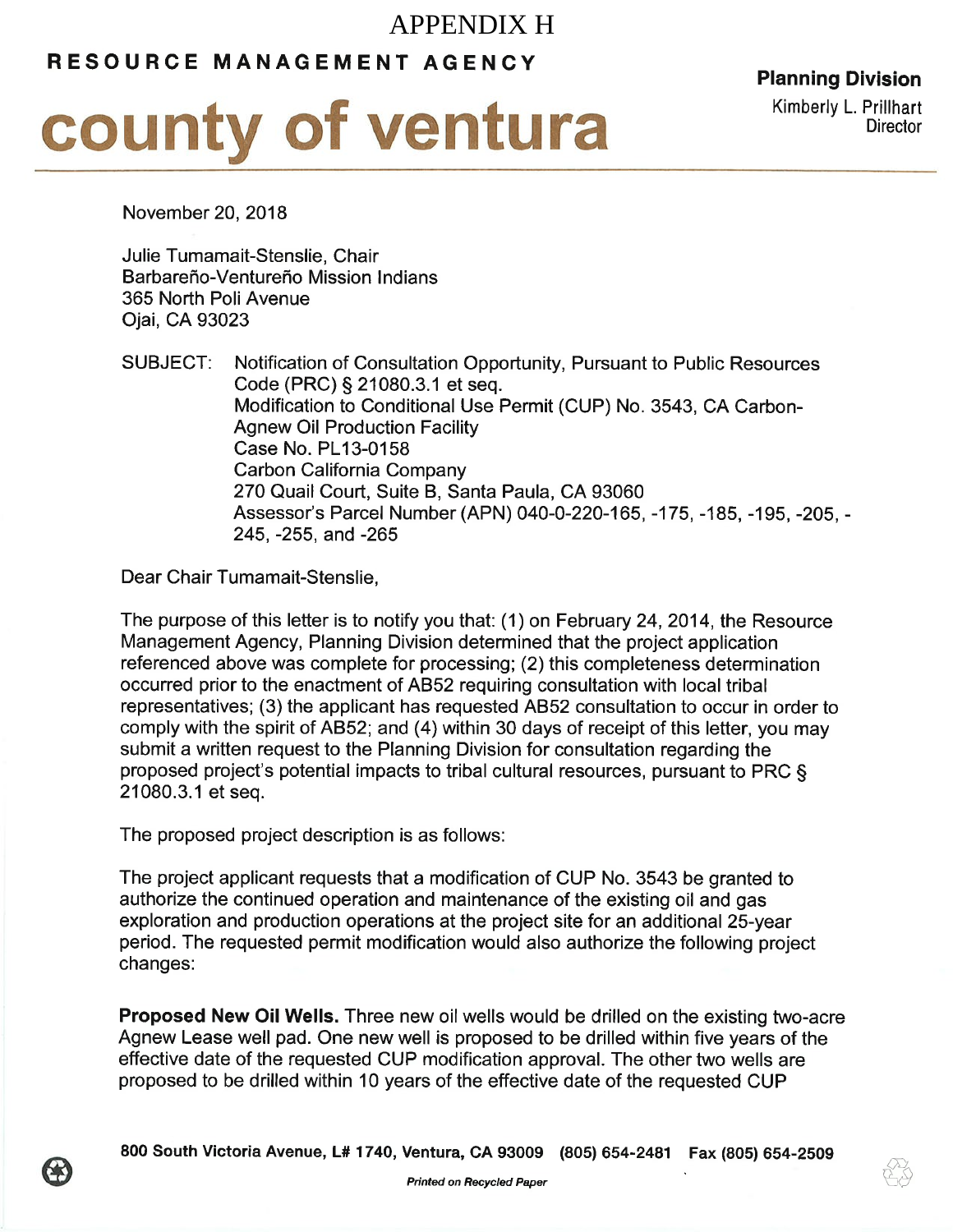modification approval. Drilling operations for each well would occur on a 24-hour, 7 days per week basis for up to several weeks.

Re-Drill and Existing Oil Well. One existing oil well located on the existing Agnew Lease well pad would be re-drilled. Drilling operations for this well would occur on a 24 hour, 7-days per week basis for approximately two weeks.

Project-Related Truck Traffic. The proposed access route change would authorize large project-related trucks to use Koenigstein Road for access to and from Highway 150 during drilling and production operations at the project site. Access to the project site from Koenigstein Road would continue to be provided by an existing private driveway.

Operations at the project site include trucking of produced oil and wastewater (brine) from the site to off-site oil refining and wastewater disposal facilities. The existing CUP authorizes up to 12 tanker truck loads (24 one-way trips) of produced fluid to be exported from the site per week. lt is proposed that the authorized number of large project-related truck trips be reduced to a maximum of eight tanker truck loads (16 oneway trips) per week. All tanker truck operations would occur during daylight hours Monday through Saturday, between 7:30 a.m. and 6:30 p.m. For purposes of the requested CUP modification, the term "tanker truck" refers to any vehicle that is hauling produced fluids (including oil, drilling fluids, and brine) to or from the site. During proposed drilling operations, it is anticipated that a few truck trips would occur per day to deliver drilling fluids (mainly water) to the site. The arrival and departure of temporary drilling rig personnel would involve up to 40 vehicle trips per day. A truck-mounted drilling rig would be moved onto the site and remain for approximately two weeks for each new well and the re-drilled well.

Although the existing CUP does not limit the number of vehicle trips associated with maintenance and operation of production facilities, the applicant proposes to limit maintenance and operation traffic to 14 maintenance visits per week (i.e. 28 one-way trips). Maintenance-related vehicle trips would typically be by a standard pickup truck.

Other Project-Related Features. The proposed project does not include the removal of any vegetation, and only minor grading to construct new well pads would be required. No new lighting at the project site is proposed. Existing equipment on the project site that would continue to be used by the proposed project includes the following:

- . Three oil wells: Agnew 1 (APl No. 1120696); Agnew 2 (APl No. 1120802); and, Agnew 3 (APl No. 111211930);
- . One 16-foot high water tank;
- . Two 7,000-gallon wastewater tanks;
- Two 13,000-gallon storage tanks (one waste tank and one oil tank);
- . . One-barrel tank (out of service);
- . Three vertical tanks ranging from 10- to 18-feet in height;
- A flare to incinerate produced gas;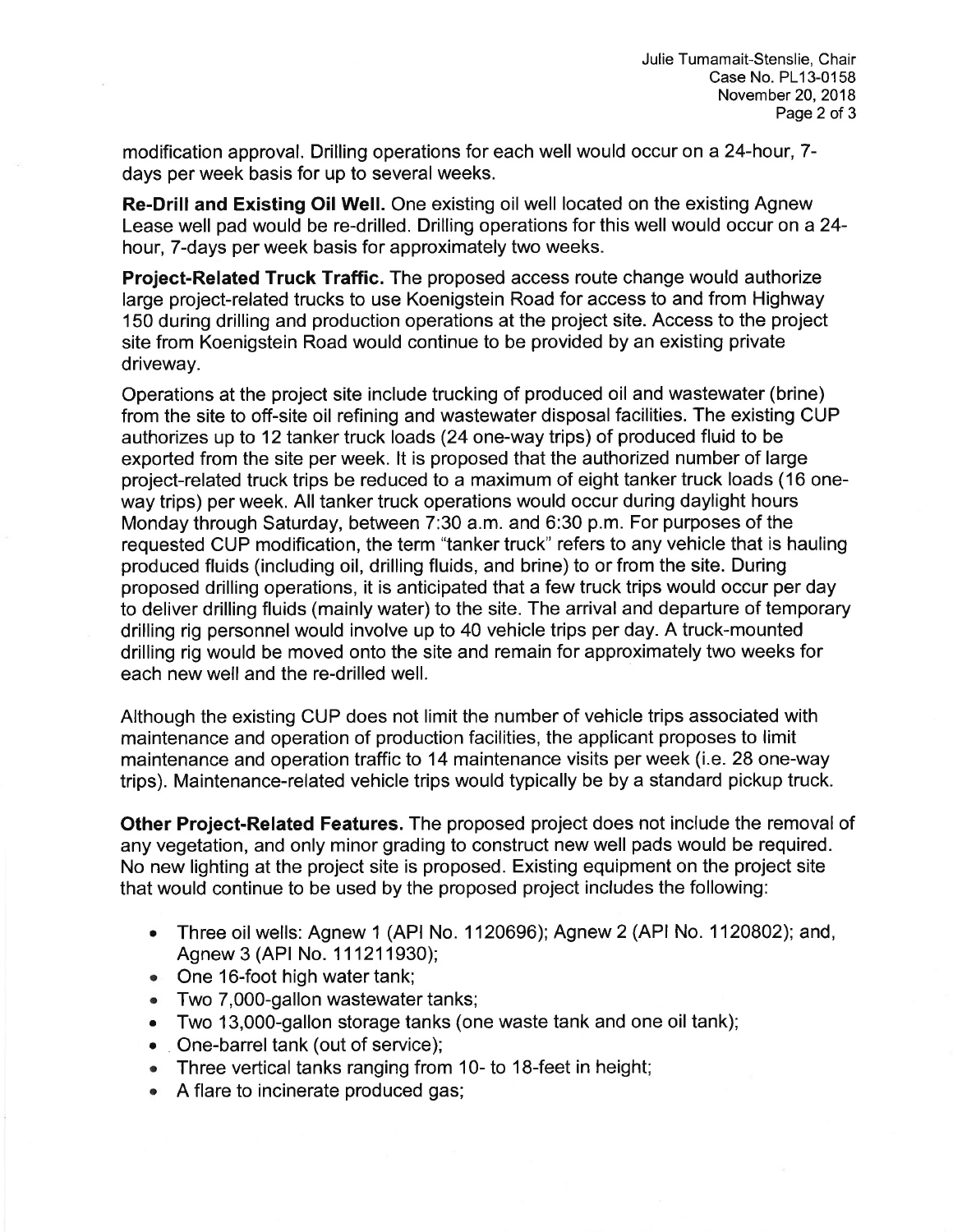Julie Tumamait-Stenslie, Chair Case No. PL13-0158 November 20,2018 Page 3 of 3

- Lighting and electrical equipment; and,
- . Local pipelines.

Hydraulic fracturing, acid well stimulation and other "well stimulation treatments," as defined in PRC § 3157, are not included in the proposed project. The use of any such well stimulation treatment as part of the project would require a subsequent discretionary modification of the CUP, additional environmental review under CEQA, and a public hearing.

lf you would like to request consultation regarding the proposed project's potential impacts to tribal cultural resources pursuant to PRC S 21080.3.1(b), please submit a written request to me within 30 days of receipt of this letter.

lf you have any questions about this letter, please contact me at (805) 654-5193 or bonnie.luke@ventura.org.

Sincerely,

Bonnie Luke, Case Planner Commercial/Industrial Permits Section Ventura County Planning Division

Encl.: Location Map